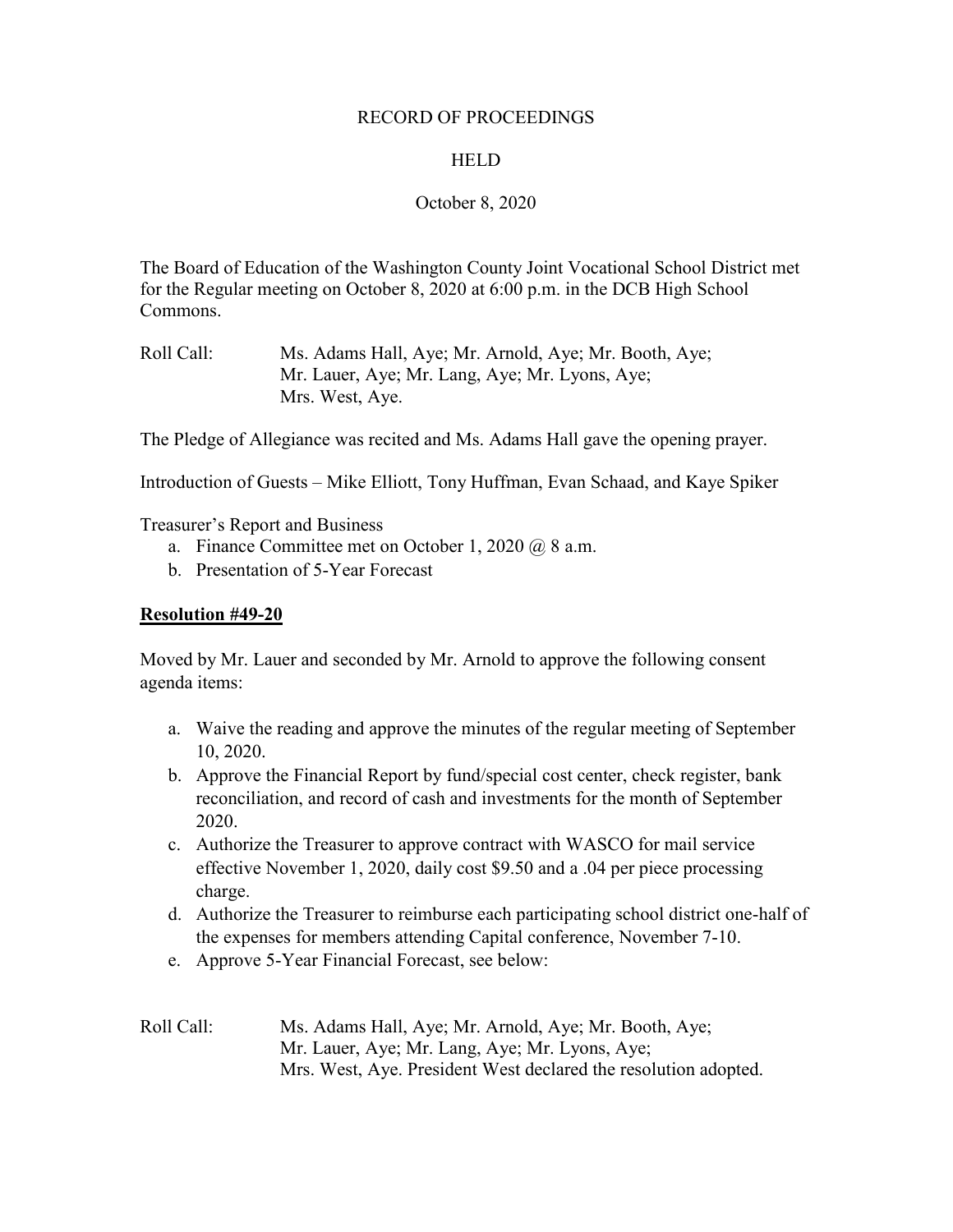# Page 6234 Minutes – Washington County JVS District October 8, 2020

#### The Washington County Career Center

Value of Revenues, Expenditure of National Changes in Fund Balances<br>Schedule of Revenues, Expenditures and Changes in Fund Balances<br>For the Fiscal Years Ended June 30, 2018 and 2020 Actual;<br>Forecasted Fiscal Years Ending J

|                |                                                          |                      | Actual                      |                      |               | Forecasted                                                     |                      |                      |                    |                      |
|----------------|----------------------------------------------------------|----------------------|-----------------------------|----------------------|---------------|----------------------------------------------------------------|----------------------|----------------------|--------------------|----------------------|
|                |                                                          | <b>Fiscal Year</b>   | <b>Fiscal Year</b>          | <b>Fiscal Year</b>   | Average       | <b>Fiscal Year</b><br><b>Fiscal Year</b><br><b>Fiscal Year</b> |                      | <b>Fiscal Year</b>   | <b>Fiscal Year</b> |                      |
|                |                                                          | 2018                 | 2019                        | 2020                 | Change        | 2021                                                           | 2022                 | 2023                 | 2024               | 2025                 |
|                | <b>Revenues</b>                                          |                      |                             |                      |               |                                                                |                      |                      |                    |                      |
| 1.010          | General Property Tax (Real Estate)                       | 1,858,378            | 1,863,528                   | 1,978,560            | 3.2%          | 2,013,700                                                      | 2.031.988            | 2.113.647            | 2,165,323          | 2,168,899            |
| 1.020          | <b>Tangible Personal Property</b>                        | 586,766              | 714.229                     | 808.948              | 17.5%         | 609,881                                                        | 740.121              | 744,711              | 749,301            | 752,991              |
| 1.030          | <b>Income Tax</b>                                        | O                    | ٥                           |                      | 0.0%          | ٥                                                              | ٥                    | ٥                    | O                  |                      |
| 1.035          | Unrestricted State Grants-In-Ald                         | 2556.474             | 2 474 435                   | 2,469,085            | $-1.7%$       | 2.452.795                                                      | 2,455,703            | 2,460.732            | 2,461,235          | 2,461,748            |
| 1.040          | Restricted State Grants-In-Ald                           | 1,105,047            | 1,128,148                   | 1.127.471            | 1.0%          | 1,127,471                                                      | 1,127,471            | 1,127,471            | 1.127,471          | 1,127,471            |
| 1.045          | Restricted Fed. SFSF Fd. 532 FY108 11/Ed Jobs Fd.504 FY1 | n                    | ٥                           |                      | 0.0%          | ٥                                                              | 0                    | ٥                    | n                  |                      |
| 1.050          | Property Tax Allocation                                  | 272.161              | 272,592                     | 280.643              | 1.6%          | 290,590                                                        | 285,840              | 298.225              | 310,555            | 311,433              |
| 1.060<br>1.070 | All Other Revenues<br><b>Total Revenues</b>              | 182,856<br>6,561,682 | 198,923<br>6,651,855        | 315,613<br>6,980,320 | 33.7%<br>3.2% | 317,675<br>6,812,112                                           | 319,467<br>6,960,591 | 321,290<br>7,066,076 | 275,531            | 205,998<br>7,028,539 |
|                |                                                          |                      |                             |                      |               |                                                                |                      |                      | 7,089,416          |                      |
|                | <b>Other Financing Sources</b>                           |                      |                             |                      |               |                                                                |                      |                      |                    |                      |
| 2.010          | Proceeds from Sale of Notes                              |                      |                             |                      | 0.0%          | \$0                                                            | \$0                  | \$0                  | \$0                | \$0                  |
| 2.020          | State Emergency Loans and Advancements (Approved)        |                      |                             |                      | 0.0%          | ٥                                                              | o                    | ٥                    | O                  | ٥                    |
| 2,040          | Operating Transfers-In                                   | 83,248               | 85,000                      | 81,500               | $-1.0%$       | 92,166                                                         | 93,000               | 93,000               | 93.000             | 93,000               |
| 2.050          | Advances-In                                              | O                    | ۰                           |                      | 0.0%          | ٥                                                              | ٥                    | ۰                    | O                  |                      |
| 2.050          | All Other Financing Sources                              | 105,949              | 70,759                      | 98,123               | 27%           | 78.999                                                         | 74,500               | 74.500               | 74,500             | 74,500               |
| 2.070          | <b>Total Other Financing Sources</b>                     | 189, 197             | 155,759                     | 179,623              | $-128$        | 171,165                                                        | 167,500              | 167,500              | 167,500            | 167,500              |
| 2.080          | Total Revenues and Other Financing Sources               | 6,750,879            | 6,807,614                   | 7.159.943            | 3.0%          | 6.963.277                                                      | 7.128.091            | 7.233.576            | 7,256,916          | 7.196.039            |
|                | <b>Expenditures</b>                                      |                      |                             |                      |               |                                                                |                      |                      |                    |                      |
| 3.010          | Personal Services                                        | \$2,974,206          | \$3,173,863                 | \$3,219,503          | 4.1%          | \$3,343,702                                                    | \$3,570,978          | \$3,627,399          | \$3,731,777        | \$3,839,200          |
| 3.020          | Employees' Retrement/Insurance Benefits                  | \$1,299,334          | \$1,356,980                 | \$1,373,616          | 2.8%          | \$1,434,203                                                    | \$1,559,655          | \$1,649,691          | \$1,779,018        | \$1,901,742          |
| 3.030          | <b>Purchased Services</b>                                | \$600.272            | \$660,169                   | \$655,017            | 4.6%          | \$684,985                                                      | \$714,775            | \$745,653            | \$777.930          | \$811,669            |
| 3.040          | Supplies and Materials                                   | 349,708              | 384,371                     | 429,915              | 10.9%         | 439,255                                                        | 455,989              | 469,668              | 483,758            | 498.271              |
| 3.050          | Capital Outlay                                           | 334,195              | 314,835                     | 136,205              | $-31.3%$      | 315,771                                                        | 320.171              | 310.171              | 291.171            | 291.171              |
| 3,060          | Intergovernmental                                        |                      |                             |                      | 0.0%          |                                                                |                      |                      |                    |                      |
|                | Debt Service:                                            |                      |                             |                      | 0.0%          |                                                                |                      |                      |                    |                      |
| 4,010          | Principal-All (Historical Only)                          |                      |                             |                      | 0.0%<br>0.0%  |                                                                |                      |                      |                    |                      |
| 4,020<br>4.030 | Principal-Notes<br>Principal-State Loans                 |                      |                             |                      | 0.0%          |                                                                |                      |                      |                    |                      |
| 4,040          | Principal-State Advancements                             |                      |                             |                      | 0.0%          |                                                                |                      |                      |                    |                      |
| 4,050          | Principal-HB 264 Loans                                   | 159,521              | 163,348                     | 378,146              | 66.9%         | \$68,249                                                       | \$68,249             | \$0                  | \$0                | \$0                  |
| 4.055          | Principal-Other                                          |                      |                             |                      | 0.0%          |                                                                |                      |                      |                    |                      |
| 4,060          | Interest and Fiscal Charges                              | 19,658               | 15,831                      | 16,059               | -9.0%         | \$0                                                            | \$0                  | \$0                  | \$0                | \$0                  |
| 4,300          | Other Objects                                            | \$98,443             | \$110,545                   | \$99,186             | 1.0%          | \$100,579                                                      | \$101,993            | \$103,430            | \$104,889          | \$105,371            |
| 4.500          | <b>Total Expenditures</b>                                | 5,835,337            | 6,179,942                   | 6,307,647            | 4.0%          | 6,386,744                                                      | \$6,791,809          | 6,905,011            | 7,168,542          | 7,448,424            |
|                |                                                          |                      |                             |                      |               |                                                                |                      |                      |                    |                      |
|                | <b>Other Financing Uses</b>                              |                      |                             |                      |               |                                                                | \$153,000            |                      |                    | \$153,000            |
| 5.010<br>5,020 | <b>Operating Transfers-Out</b><br>Advances-Out           | \$361,953            | \$243,183<br>$\overline{a}$ | \$291,500            | -6.5%<br>0.0% | \$152,166<br>٠                                                 |                      | \$153,000            | \$153,000<br>٠     |                      |
| 5,030          | All Other Financing Uses                                 | \$0                  | \$0                         | \$0                  | 0.0%          | \$0                                                            | \$0                  | \$0                  | \$0                | \$0                  |
| 5.040          | <b>Total Other Financing Uses</b>                        | 361.953              | 243.183                     | 291,500              | -6.5%         | 152,166                                                        | 153,000              | 153,000              | 153,000            | 153,000              |
| 5.050          | Total Expenditures and Other Financing Uses              | 6,197,290            | 6,423,125                   | 6,599,147            | 3.2%          | 6,538,910                                                      | 6,944,809            | 7,059,011            | 7,321,542          | 7,601,424            |
|                | 6.010 Excess of Revenues and Other Financing Sources     |                      |                             |                      |               |                                                                |                      |                      |                    |                      |
|                | over (under) Expenditures and Other Financing Uses       |                      |                             |                      |               |                                                                |                      |                      |                    |                      |
|                |                                                          | 553,589              | 384,489                     | 560,795              | 7.7%          | 444.366                                                        | 183,281              | 174,555              | (64, 626)          | (405, 385)           |
|                |                                                          |                      |                             |                      |               |                                                                |                      |                      |                    |                      |
|                | 7.010 Cash Balance July 1 - Excluding Proposed           |                      |                             |                      |               |                                                                |                      |                      |                    |                      |
|                | Renewal/Replacement and New Levies                       | 4,876,555            | 5,430,144                   | 5,814,633            | 9.2%          | 6,375,429                                                      | 6,819,795            | 7,003,077            | 7,177,642          | 7,113,016            |
|                |                                                          |                      |                             |                      |               |                                                                |                      |                      |                    |                      |
|                | 7.020 Cash Balance June 30                               | 5.430.144            | 5,814,633                   | 6,375,429            | 8.4%          | 6,819,795                                                      | 7,003,077            | 7,177,642            | 7,113,016          | 6,707,631            |
|                |                                                          |                      |                             |                      |               |                                                                |                      |                      |                    |                      |
|                | 8.010 Estimated Encumbrances June 30                     | 82.827               | 69.992                      | 43.180               | $-26.9%$      | 75,000                                                         | 75,000               | 75,000               | 75,000             | 75,000               |
|                |                                                          |                      |                             |                      |               |                                                                |                      |                      |                    |                      |

Superintendent's Report and Business

- a. Return to School
- b. Board Policies
- c. Projects Updates to Building and Grounds Plan will be provided at a later date
- d. Title IX Highlights and new requirements provided
- e. Sophomore Visit planning is beginning to take place Virtual Video to be created.

### **Resolution #50-20**

Moved by Mr. Arnold and seconded by Mr. Lyons to approve the following consent agenda items:

a. Accept the following donation:

1. Mister Bee, 512 W. Virginia Avenue, Parkersburg, WV 26101, donated 180 (5 ounce) bags of chips to the Adult Technical Training students.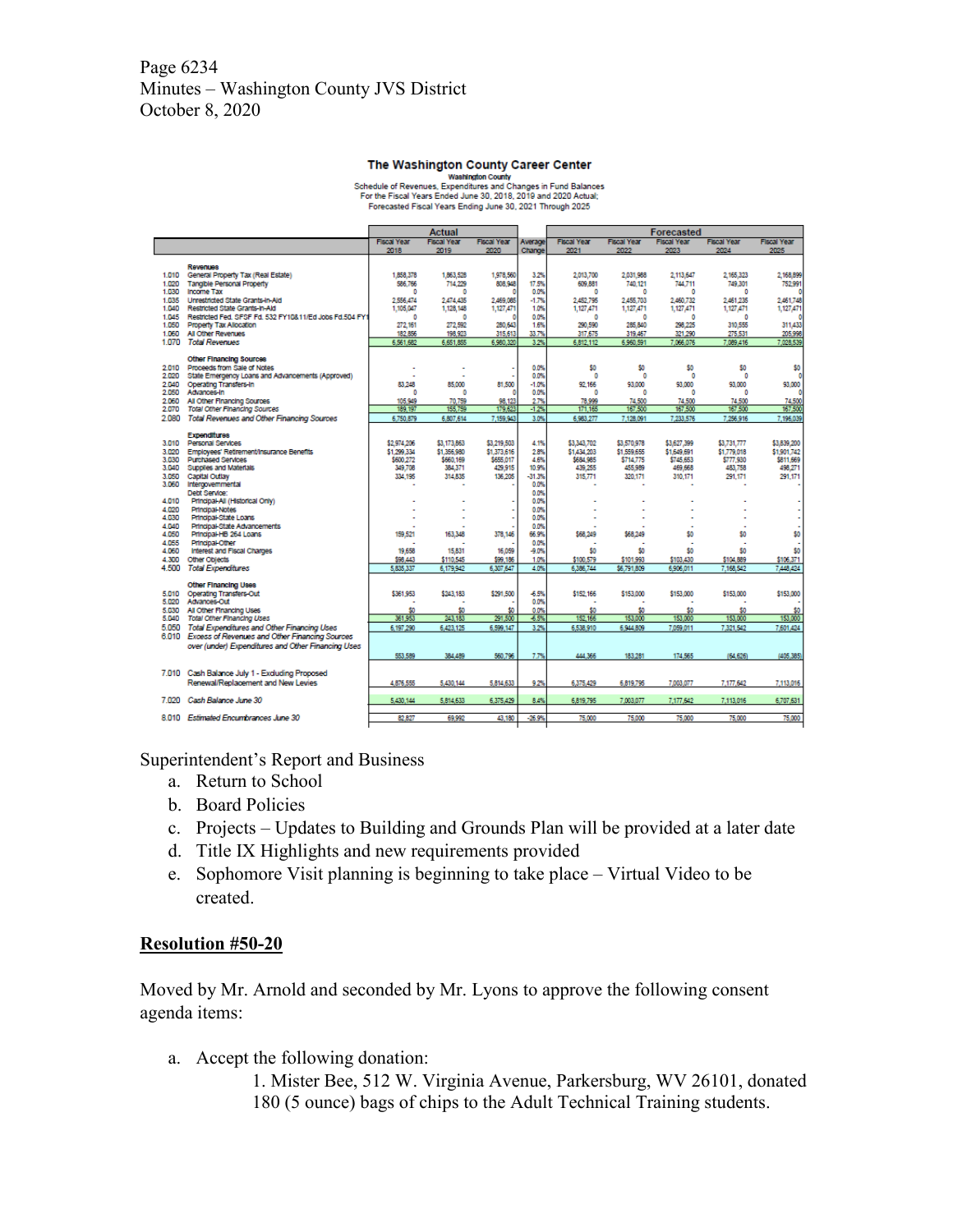Page 6235 Minutes – Washington County JVS District October 8, 2020

b. Employ Adult Technical Training instructors for the year ending June 30, 2021:

| <b>Name</b>             | Area                          | Rate/Hr. | <b>Effective</b>   |  |
|-------------------------|-------------------------------|----------|--------------------|--|
| *Charles "Brad" Griffin | <b>Industrial Maintenance</b> | \$29.00  | September 15, 2020 |  |
|                         | Mechanic                      |          |                    |  |
| *Charles "Brad" Griffin | Instrumentation $\&$          | \$29.00  | September 15, 2020 |  |
|                         | Electricity                   |          |                    |  |
| **Stacy Thomas          | Surgical Technologist         | \$20.00  | October 9, 2020    |  |
| John Whitacre           | DIT                           | \$43.00  | September 28, 2020 |  |
| John Whitacre           | <b>Industrial Maintenance</b> | \$29.00  | September 28, 2020 |  |
|                         | Mechanic                      |          |                    |  |

(\*) - Amended from the original amount approved per Board Resolution #47-20.

(\*\*)-Pending BCI & FBI background checks.

c. Approve Club Activity budgets for 2020-2021 – See Below.

#### **Summary of Club Activity Budgets** 2020-2021

| <b>CLUB</b>                                                                                                                                                                                                                                                                                                                                     |   | <b>PRIOR YEAR'S ESTIMATED</b><br><b>BALANCE</b>                                                                                     | <b>INCOME</b>                                                                                                                            | <b>ESTIMATED</b><br><b>EXPENDITURES ENDING BALANCE</b>                                                                                      | <b>ESTIMATED</b>                                                                                     |
|-------------------------------------------------------------------------------------------------------------------------------------------------------------------------------------------------------------------------------------------------------------------------------------------------------------------------------------------------|---|-------------------------------------------------------------------------------------------------------------------------------------|------------------------------------------------------------------------------------------------------------------------------------------|---------------------------------------------------------------------------------------------------------------------------------------------|------------------------------------------------------------------------------------------------------|
| <b>CULTURAL AND BENEVOLENT FUND</b>                                                                                                                                                                                                                                                                                                             | S | 33.633.78 \$                                                                                                                        | 3.356.00 \$                                                                                                                              | 20,500.00 \$                                                                                                                                | 16,489.78                                                                                            |
| STUDENT ADVISORY COUNCIL                                                                                                                                                                                                                                                                                                                        |   | 3.884.68                                                                                                                            | 7.500.00                                                                                                                                 | 8.200.00                                                                                                                                    | 3,184.68                                                                                             |
| NATIONAL TECHNICAL HONOR SOCIETY                                                                                                                                                                                                                                                                                                                |   | 1.904.37                                                                                                                            | 300 00                                                                                                                                   | 1.500.00                                                                                                                                    | 704.37                                                                                               |
| BUSINESS PROFESSIONALS OF AMERICA<br>Chapter<br>Graphic Design & Video Production<br>Digital Marketing                                                                                                                                                                                                                                          |   | 4.487.29<br>991.67<br>286.59                                                                                                        | 7.680.00<br>410.47<br>2.795.54                                                                                                           | 10.680.00<br>900.00<br>2.500.00                                                                                                             | 1.487.29<br>502.14<br>582.13                                                                         |
| FUTURE FARMERS OF AMERICA<br>Chapter<br>Landscape & Turf Management                                                                                                                                                                                                                                                                             |   | 4.577.79<br>721.92                                                                                                                  | 920.00<br>229.86                                                                                                                         | 3.220.00<br>640.00                                                                                                                          | 2.277.79<br>311.78                                                                                   |
| <b>SkillsUSA</b><br>Chapter<br>Auto Collision Repair & Refinishing<br>Auto Mechanics<br><b>Building Technology -Carpentry</b><br>Cosmetology<br><b>Diesel Truck Mechanics</b><br>Electricity<br><b>Heavy Equipment</b><br>Masonry<br><b>Medical College Prep</b><br><b>Patient Health Care</b><br>Sports Medicine & Exercise Science<br>Welding |   | 8,851.28<br>860 25<br>827.12<br>1.398.97<br>190.96<br>2.699.85<br>567.04<br>500.66<br>33.68<br>385.55<br>428.16<br>838.60<br>540.00 | 11.076.00<br>46270<br>798.07<br>1.920.17<br>369.42<br>2.205.24<br>1,869.05<br>1.446.28<br>164.19<br>361.21<br>402.26<br>246.28<br>402.26 | 18.371.00<br>540 00<br>1.060.00<br>2.100.00<br>560 38<br>2,000.00<br>1,825.00<br>1.300.00<br>197.87<br>700.00<br>800.00<br>600.00<br>942.26 | 1,556.28<br>782 95<br>565.19<br>1.219.14<br>2.905.09<br>611.09<br>646.94<br>46.76<br>30.42<br>484.88 |

Roll Call: Ms. Adams Hall, Aye; Mr. Arnold, Aye; Mr. Booth, Aye; Mr. Lauer, Aye; Mr. Lang, Aye; Mr. Lyons, Aye; Mrs. West, Aye. President West declared the resolution adopted.